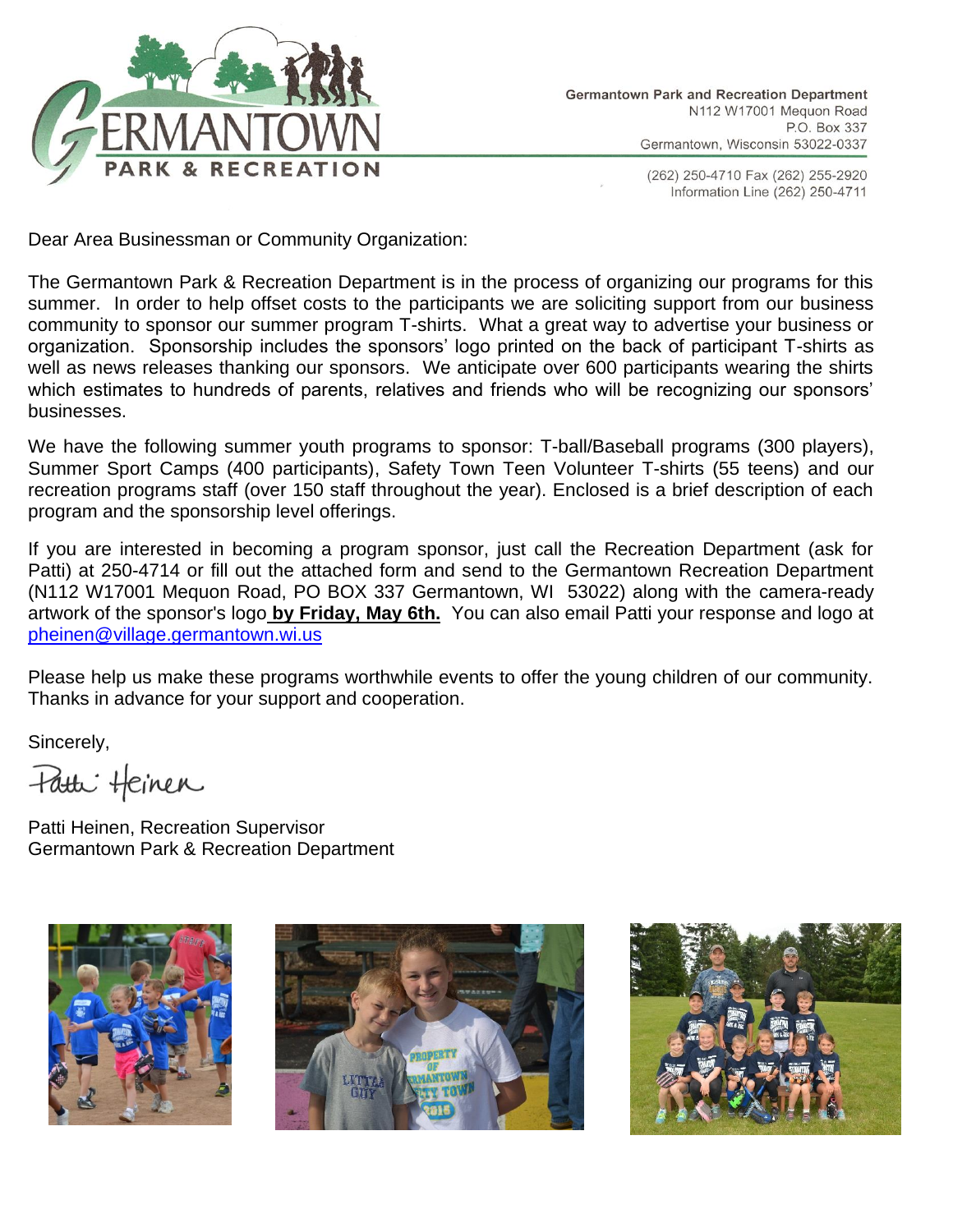# **Benefits of T-SWIRT SPONSORSWIP**

### T-BALL/BASEBALL PROGRAM



The Summer T-ball program had over 300 players in the various leagues wearing their team T-shirt and being identified by their team sponsor name. Day Leagues consisted of Jr. T-ball (ages 4 & 5), Sr T-ball (ingoing grades 1-3), Minor League baseball (ingoing grades 3 & 4) and Major League baseball (ingoing grades 5-9) all played at Firemen's Park. The program is a big "hit" during the summer! For an extra \$45 you can also sponsor your team's trophies. If you would be interested in overall sponsorship (sponsor logo on the front of every team's T-shirts), the cost is \$250.00 for each of the Day League.

## Program Staff Shirts

The Recreation Department employs over 150 employees throughout the year. They are required to wear their staff shirts while at their particular program. Many staff members are at various programs and events throughout the summer and school year. If you choose to sponsor these shirts instead of your logo being placed on the back, we will thank you in our Fall/Winter 2019 Brochure which goes out to over 10,000 households.





## SPORT CAMP SHIRTS

Each year we have many sport camps offered for the community. Camps have enrollment ranging from 60 – 100 campers. Camps are offered for Girls and Boys Basketball and Volleyball. The cost for sponsoring one camp is \$200.00. The sponsor's logo would go on the back of each camps Tshirts.





## SAFETY TOWN TEEN **VOLUNTEER SHIRTS**

We have 55 Teen volunteers for the Safety Town Program. They are required to wear their shirt for all field trips during the 2 week program. The program is host to over 100 kiddos. The cost for sponsoring is \$75.00 (Max 4 sponsors).